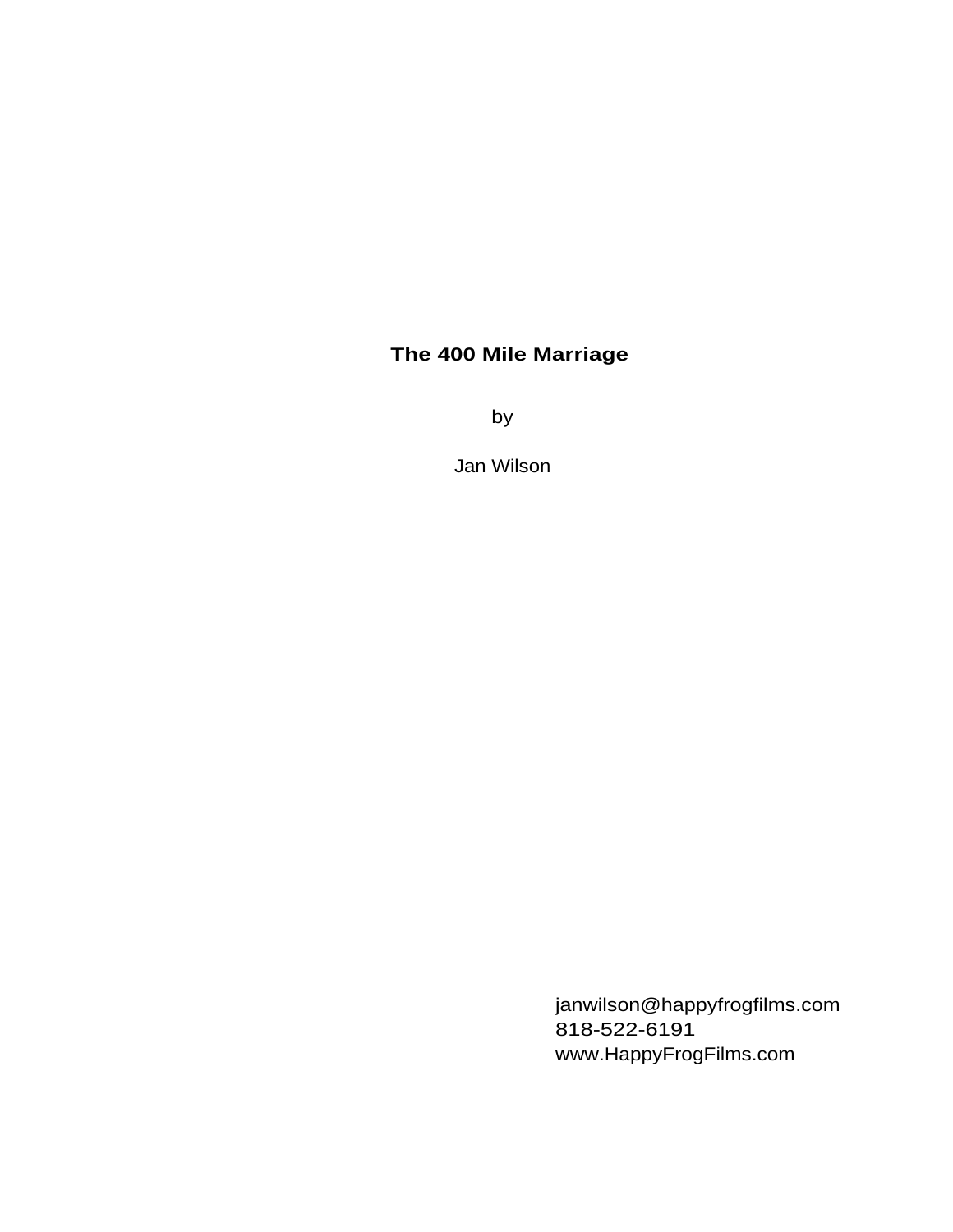### **EXT. TRAIN PLATFORM - MORNING**

A few last PASSENGERS board the train as the PLATFORM AGENT makes sure everyone is safely aboard. He is about to give the 'all clear' sign when a YOUNG MAN and YOUNG WOMAN rush toward the train. Both are clad in heavy sweaters, hiking boots, woolen hats with heavy backpacks - the uniform of the young college European traveler.

They both hop aboard just in time.

## **INT. TRAIN - MORNING**

SUPER: Young Lovers

Bright morning sunshine spills into the cabin of a passenger train. The Young Man and Young Woman toss their backpacks onto seats. Both take a window seat, facing each other.

He hoists his backpack up onto the rack above his head. He holds a hand out, a gentlemanly offer to lift hers too. A coy smile from her is a 'yes.'

The seats next to each of them remain unoccupied, and as they settle in they steal flirty smiles at each other. As she smiles, she scrunches up her nose at him, a flirty gesture. Her girlish gesture makes him grin more.

Soon the train pulls out of the station. The excitement of their trip crackles in the air between them.

#### **INT. TRAIN - MOVING - MORNING**

SUPER: Parenthood

As the countryside speeds by, the Young Man peels an apple with his pocketknife. The Young Woman takes off her boots and puts her feet up beside him and stretches out.

He slices up the apple, and slides half of it toward her side of the tiny table that sticks out under the window. She munches on a slice.

A refreshment trolley glides by. She immediately digs out some cash, and reaches for two sodas and pays the TROLLEY ATTENDANT. Hands one to him, opens one for herself.

The Young Man is busy making something with an old apple core, an old snack label, and some used tea stirrers. It's a cute little creature with a paper jacket. He offers it to her. She beams with delight as she takes the little Apple Child. She perches it on her side of the tiny table.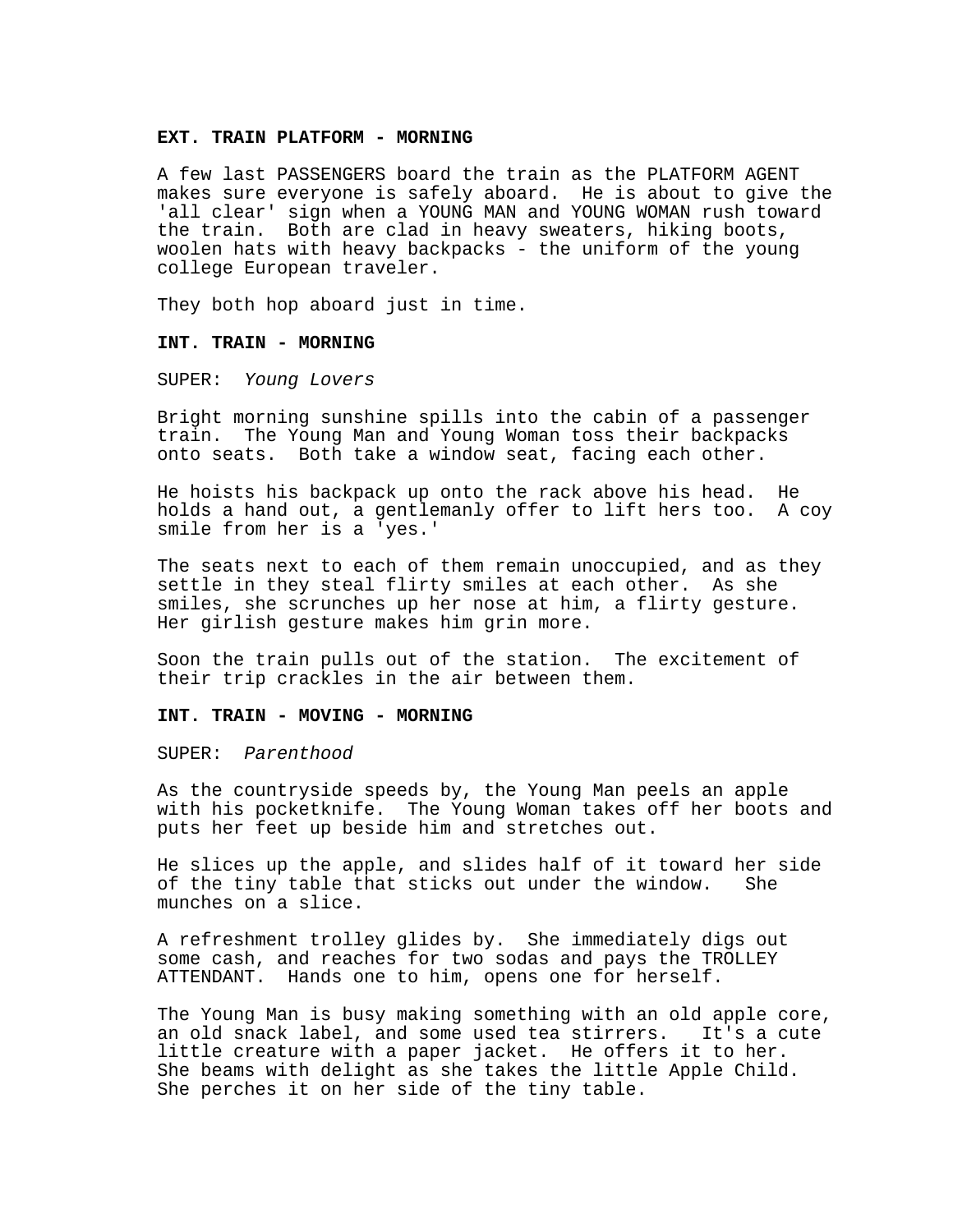Again she wrinkles her nose, trying to be cute. Before he closes his eyes for a nap, he gives her a wink.

### **INT. TRAIN - MOVING - DAY**

SUPER: Boredom

Both of them sit quietly and gaze out the window as the countryside speeds by. Every once in a while they steal a glance at each other. Their faces are expressionless.

They stare out the window again.

She fidgets with a gum wrapper in her hand. The noise catches his attention. She hold the package out to him. He considers for a second, then shakes his head "no."

The window once again is the only place for their eyes to land.

He picks up their Apple Child and fiddles with it. She watches him. He clears his throat. She takes a deep breath in. He gently sits the Apple Child down again.

Outside the window, the landscape is a blur of green.

#### **INT. TRAIN - MOVING - AFTERNOON**

SUPER: Troubled Waters

The late afternoon sun slants in through the opposite window.

They are both turned and twisted in their seats, desperately trying to get comfortable and catch some sleep.

He opens his eyes, stares at her, asleep. He's tired and cranky, can't get comfortable. His eyes start to wander. A few rows down a BUSINESS WOMAN sits on the aisle. He leans his head, tries to get a better view of her. Can't see. He scans the surrounding passengers, eyeing the other ladies.

As the train goes up a slight incline, the Apple Child slides. The Young Woman's eyes snap open, and she reaches out to catch it. She puts it back on the table. She tries to fall asleep again, but a moment later the Apple Child begins to slide off again. With an exasperated huff she catches it and slams it back on the table.

The Young Man hears this, and looks. In a cranky state, she wrinkles up her nose and attempts a smile. He's not amused at her cute nose twitch anymore. He turns away from her.

Her arm hits his feet on the seat next to her. She sighs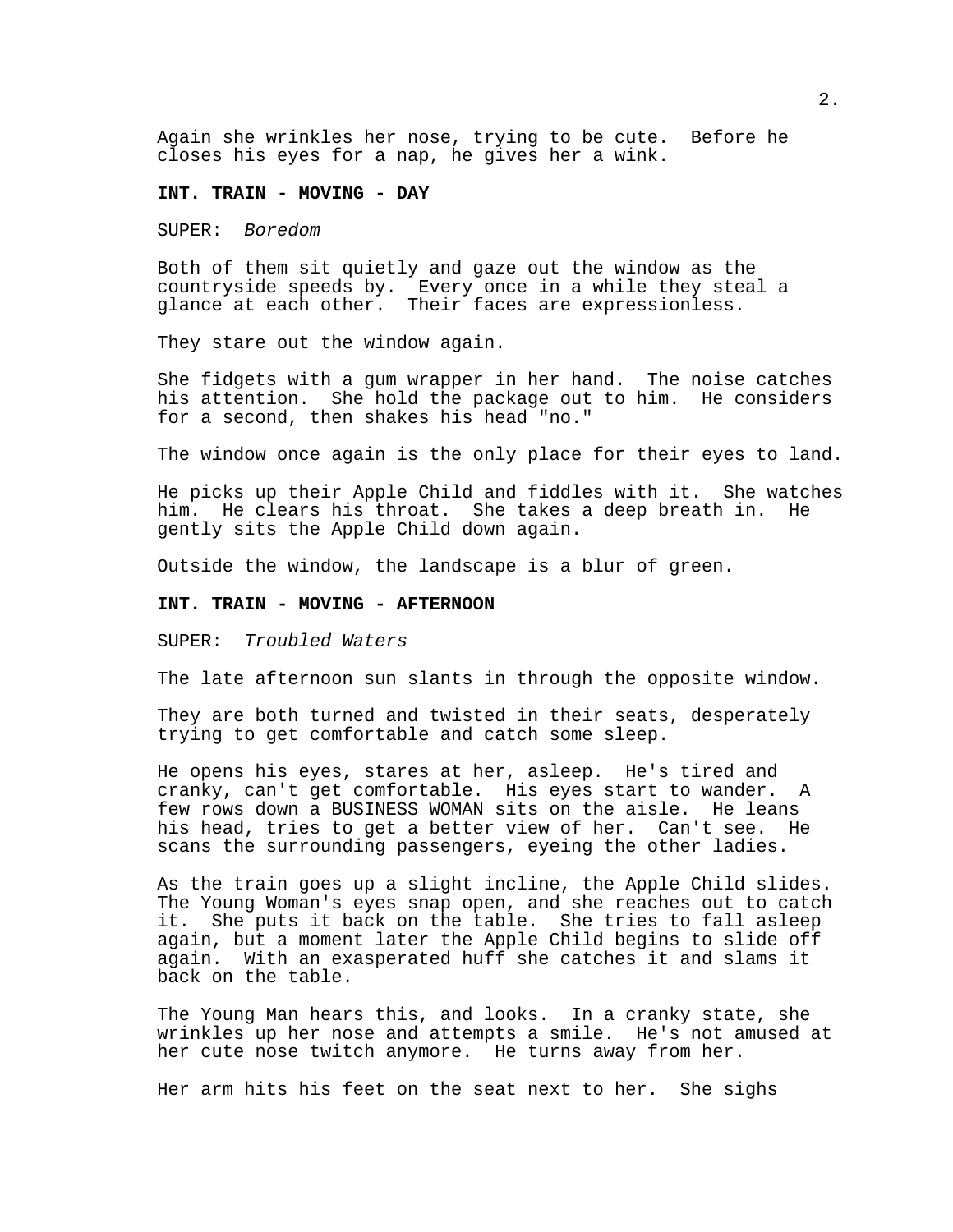and elbows them out of the way. He gets the hint and takes them off the seat. He stomps them back onto the floor. The noise jolts her.

The Apple Child begins to roll off the table again.

### **INT. TRAIN - EVENING**

SUPER: The Other Woman

The train is stopped. The Young Man eats crackers from a package. He doesn't offer any to the Young Woman. She stares out the window.

Suddenly a clean scrubbed young woman, the OTHER WOMAN, plops down next to the Young Man. She's bright-eyed and ready for her journey.

The train slowly lurches forward again.

The Young Man makes great effort to make room for the Other Woman, slides his belongings out of her foot space and puts on his best smile.

The Young Woman watches his performance. He makes sure his shirt is tucked in, and smoothes down his hair. Avoids eye contact with the Young Woman.

The Other Woman is friendly, she smiles at both of them. The Young Woman doesn't smile back. The Young Man smiles charmingly at the Other Woman, but stops cold when he sees that the Young Woman eyes him bitterly.

She kicks the Young Man's boots back over to his side.

#### **INT. TRAIN - MOVING - NIGHT**

SUPER: Estrangement

The Young Man and Young Woman still sit across from each other, but the distance is a million miles. No eye contact. Tension thick.

The Other Woman sits beside the Young Man, but he doesn't make any attempt at contact.

All three sit in silence as the train's steady rhythm lulls them into a quiet resignation.

## **INT. TRAIN - NIGHT**

SUPER: Custody Battle